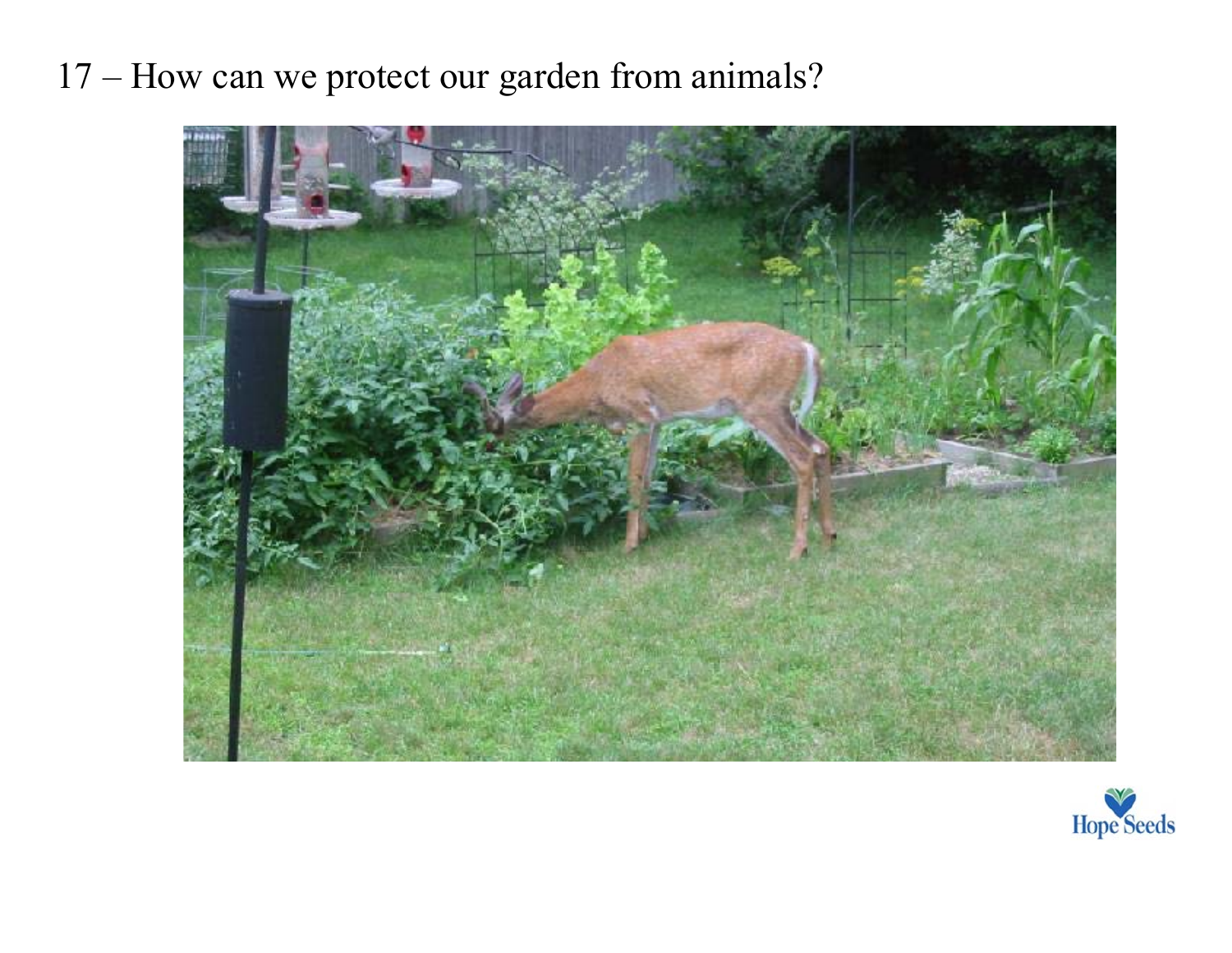## 17 – How can we protect our garden from animals?

- Plants are not only good food for people, they are also good food for animals. However, animals may come and eat the little plants before they are really ready. And if animals eat our plants, there will not be vegetables for us to eat!
- Fences are usually the best way to keep animals out of a garden. What are some things we could make a fence out of? What are the animals we need to keep out of our garden?

**God's Word:** We should wear faith and love to protect us. And the hope of salvation should be our helmet. I Thessalonians 5:8b

\*Just like our plants need protection, we need to be protected from bad things in this world that could damage our relationship with God. This verse talks about putting on faith, love, and hope to protect us. Believing God loves us, loving him and our neighbors, and knowing he has saved us through Jesus will keep us living like Christ wants us to.

**Activity:** Do Activity Card Ls. 17 (Materials – crayons or colored pencils)

**Garden Work:** If needed, build a fence around your garden.